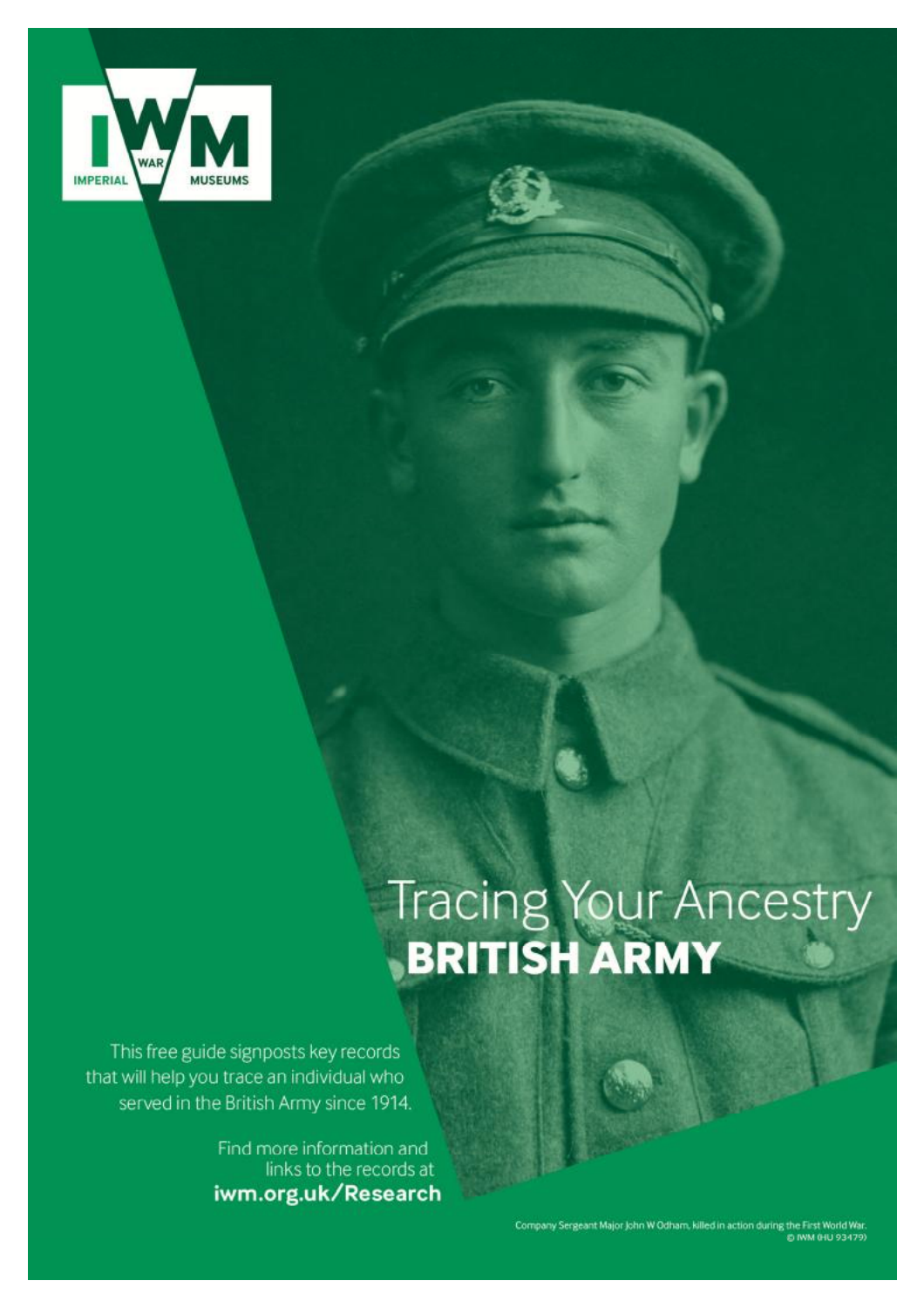# **You can research the experiences of an individual by looking at:**

- **Service records** administrative files may record dates and places of enlistment and t. demobilisation, postings and units, injuries or disciplinary action. Different records exist for airmen and officers
- **Casualty information** sources recording those wounded or taken prisoner of war as well as the burial and commemoration of those who died
- **Medal records** medal entitlements can indicate involvement in specific campaigns as well as awards for service or gallantry
- **Unit and operational histories** resources describing the day to day operational activities of units ÷.
- **Social and local history** church records, local newspapers, school and workplace registers may mention an individual

Start by gathering information from mementoes, medals, letters and documents that you or other family members may still have. Look for clues about which units the person served with, what ranks they held and their service number to help you find and search the right records.

Many records are only available online, sometimes on more than one site. We have listed the main sources but there may be others:

- Ancestry.co.uk **A**
- findmypast.co.uk **F**
- IWM's Lives of the First World War – [www.livesoftheforstworldwar.org](http://www.livesoftheforstworldwar.org) **L**
- The National Archives [www.nationalarchives.gov.uk](http://www.nationalarchives.gov.uk) *–* **T**
- Naval & Military Press [www.nmarchive.com](http://www.nmarchive.com)  **N**

Some records are free to view but others are available on a subscription or pay per view basis **(£)**.

Find links to all the records listed in this leaflet at [www.iwm.org.uk/research/tracing-your-family](http://www.iwm.org.uk/research/tracing-your-family)history/tracing-your-army-history

## **IWM**

Visit IWM London, IWM North, IWM Duxford, Churchill War Rooms and HMS Belfast and explore and research the wartime experiences of people from across Britain and the Commonwealth from 1914 to the present.

IWM collections include documents, art, photos, film, sound recordings, printed materials, publications, ephemera and objects ranging from badges, uniforms, equipment and weapons to ships, tanks and aircraft. IWM London has an outstanding research library including over 150,000 books and periodicals.

Research our collections using the online catalogue [www.iwm.org.uk/collections/search](http://www.iwm.org.uk/collections/search). Keep the initial search simple, and try a variety of terms. Results can be filtered, for example using 'Category' allows you to select different types of material.

Drop-in to Explore History at IWM London for free, where you can search the catalogues, and use other online resources and multimedia displays to discover treasures from our archives and the personal stories behind them. Appointments are available for you to do more in-depth investigation in our Research Room.

Check [www.iwm.org.uk/research/research-facilities](http://www.iwm.org.uk/research/research-facilities) for more information, opening times and to request an appointment.

Other free IWM signposting guides include:

- Tracing Royal Flying Corps and Royal Air Force Ancestry
- Tracing Royal Navy Ancestry
- Tracing Merchant Navy Ancestry  $\overline{a}$
- Tracing Prisoners of War
	- Tracing Home Front Ancestry 1939–1945

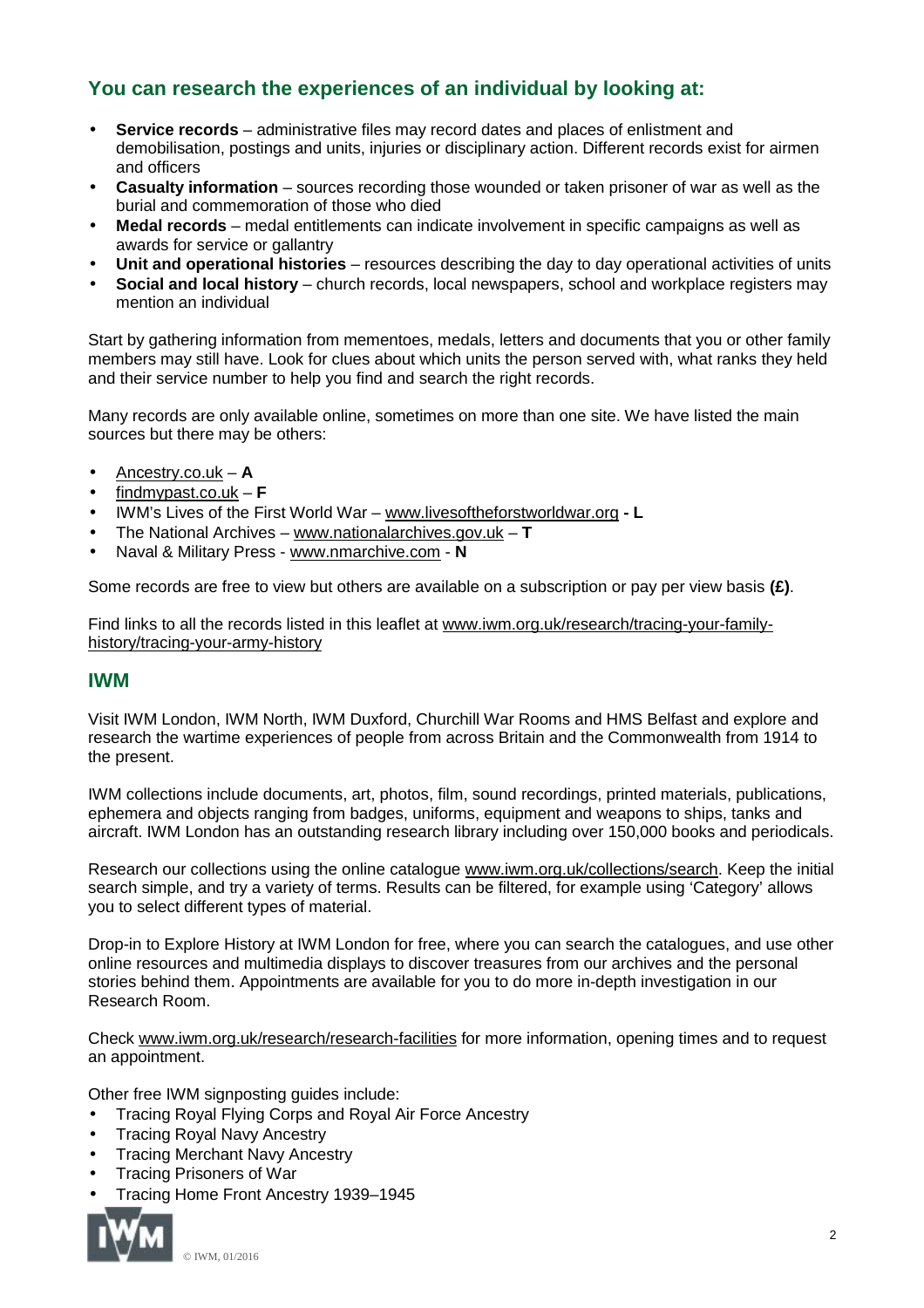The British Army has undergone a number of re-organisations throughout the 20th and 21st centuries, with units expanding, disbanding, merging or being re-named. Many personnel records from the First World War were destroyed or damaged during the Second World War. Personnel who served in subsequent conflicts may still be alive so their records remain confidential. This can make it difficult to trace an individual but a variety of sources can provide clues.

## **British Army service records**

The individuals' rank, regiment and dates of service determine which set of records you need. If an individual was commissioned from the ranks, moved from the Household Cavalry or Guards to another regiment or served more than once, you may find service records in more than one set of files.

- **Other ranks who were killed in action, died or left the British army before 1920** (including the British West Indies Regiment, the West India Regiment and European non-commissioned officers of the West African Field Force, but not those of Commonwealth armies such as Canada). Approximately half the records were destroyed during the Second World War. British Army service (WO 363) and pension (WO 364) records on **L, F, A** (WO 363) **/ A** (WO 364) **(£)**
- **Non-commissioned officers and other ranks who were discharged from the Life Guards,**  ä, **Royal Horse Guards and Household Battalion between 1799 and 1920** - Household Cavalry Service records (WO 400) on **T (£)**
- **British Army officers who served up to 1922**. Many files were destroyed during the Second World War. Officers did not have service numbers. Commissioned officers service records 1914- 1922 (WO 339 and 374) - at **T**
- **Other ranks who served after 1920, officers who served after 1922 including those who served during the Second World War and members of the Home Guard (except Durham)** – service records are held by the Army Historical Disclosures Team. Full records will be released to proven next of kin. Only very basic information about deceased service personnel will be released to other enquirers, with slightly more detail made available 25 years after the date of death. The fee is currently £30 and there may be a lengthy wait for this service. Download the application forms from [www.gov.uk/get-copy-military-service-records](http://www.gov.uk/get-copy-military-service-records)
- **All personnel who have served with The Brigade of Guards** (The Grenadier, Coldstream, Scots, Irish and Welsh Guards) **up to the present day** – records are held by their Regimental Headquarters. Written applications can be made to the Regimental Headquarters. Fees and restrictions apply.
- **Other ranks who served with the Royal Artillery 1883-1942** Royal Artillery Attestations on **L, F**  Ŷ. **(£)**
- **Other ranks who served with the Royal Tank Corps 1919-1934** Royal Tank Corps Enlistment Records on **L, F (£)**
- **County Durham Home Guard**  Records for over 80,000 members (WO 409) (Files for those born less than 100 years ago cannot be downloaded) – on **T (£)**
- **Army officers'** careers can be traced through their commissions and promotions. IWM holds an extensive set of the regular *Army List* publication from 1914. *The London Gazette* includes information up to the present day, available online at [www.thegazette.co.uk](http://www.thegazette.co.uk)
- **Staff records and information on officer cadets at the Royal Military College Sandhurst (up to 1946) and Royal Military Academy Woolwich (up to 1939)** – on [www.sandhurstcollection.co.uk](http://www.sandhurstcollection.co.uk) **(£)**
- Various **courts martial** records are held at **T**

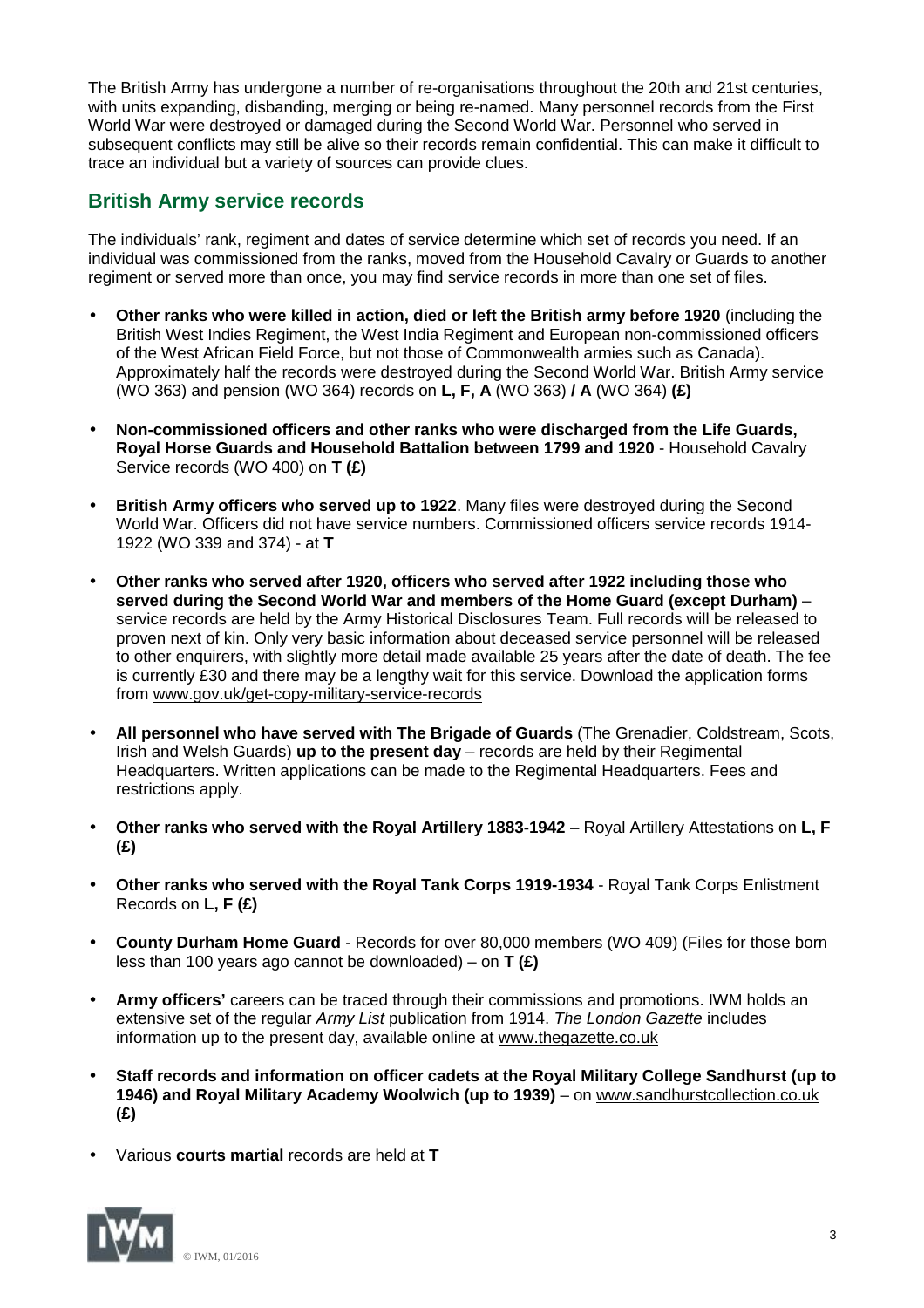## **Casualty records**

Casualty records may list those missing, taken prisoner, wounded, killed in action or who died as a result of their war service. Rolls of Honour can include those who served and returned. Nominal Rolls of those who served at specific times, died or received awards may occasionally also be found in Unit and Operational histories. See also - Tracing Prisoners of War guide.

- **Officers and other ranks who were discharged from the British army from 1914-1920 due to**   $\mathbf{r}$ **sickness or wounds** were issued with a badge to wear on their civilian clothing - the Silver War Badge Roll on **L, F, A, N (£)**
- **Plastic surgery patients 1917-1925**  rank, tour dates, injuries, and admission/release from hospital, with information on plastic surgery - The Harold Gillies Plastic Surgery Archives on **L, F (£)**
- **Officers and other ranks casualties - war service pension** summary cards and ledgers held by the Western Front Association. Download application forms [www.westernfrontassociation.com](http://www.westernfrontassociation.com) **(£)**
- **Officers deceased from 1916 to 1920** pensions paid to relatives (PMG 44) at **T**
- **Officers invalided from 1917 to 1920** Officers' pension records (PMG 42) at **T**
- **Other ranks who died between 4 August 1914 and 11 November 1918** (in some cases up to 25 March 1921) whilst serving with the British army. The official list of First World War casualties in 80 volumes by regiment published by HMSO in 1921 – *Soldiers Died in the Great War* **and Army officers who died between 4 August 1914 and 11 November 1918** (in some cases up to 26 September 1919) Published in one volume in 1919 (less detailed information than for other ranks) – *Officers' Died in the Great War* – both on **L, F, A, N (£)**
- **Officers and other ranks who died whilst serving 1901-1929** money owed to them and paid to their next of kin by the Government - Army Register of Soldier's Effects - on **A (£)**

#### **Some other ranks serving with the British armed forces in conflicts**:

- 1850 to 1986: wills with probate in England apply at **Probate Search (£)**  <https://probatesearch.service.gov.uk/#wills>
- 1857-1965: wills with probate in Scotland search **Scotland's People** (**free** with registration) at [www.scotlandspeople.gov.uk/Search/SoldiersWills/index.aspx](http://www.scotlandspeople.gov.uk/Search/SoldiersWills/index.aspx)
- 1914-1918, wills with probate in Ireland search **The National Archives of Ireland**  soldierswills.nationalarchives.ie/search/sw/home.jsp and **F**
- **Service personnel who died between 4 August 1914 and 31 August 1921 and between 3 September 1939 and 31 December 1947** - the Commonwealth War Graves Commission (CWGC) are responsible for the graves or official memorials to those with no known grave. Search under Find War Dead or Find a Cemetery. IWM has a complete set of the CWGC's original published memorial and cemetery registers.
- **Officers and other ranks serving with the British Army during the Second World War 1939** l, **1945 – casualties:** killed, wounded, missing or prisoner of war – daily casualty lists (WO 417) – at **T** and those who **died** – *War Office: Roll of Honour, Second World* War (WO 304) – on **F, A, N (£)**
- **Other ranks who served with the Royal Artillery 1939-1947:** Casualty Cards on **F (£)**
- **Officers who died whilst serving with the Royal Artillery 1850-2011** on **F (£)**

#### **British personnel who died in the:**

- Palestine Conflict 1945-1948 on **F (£)**
- Malayan Emergency 1948-1960 on **F (£)**
- Korean War 1950-1953 (includes those wounded) on **F (£)**
- Cyprus Emergency 1955-1960 on **F (£)**
- Aden 1955-1967- on **F (£)**
- Falklands War 1982 on **F(£)**

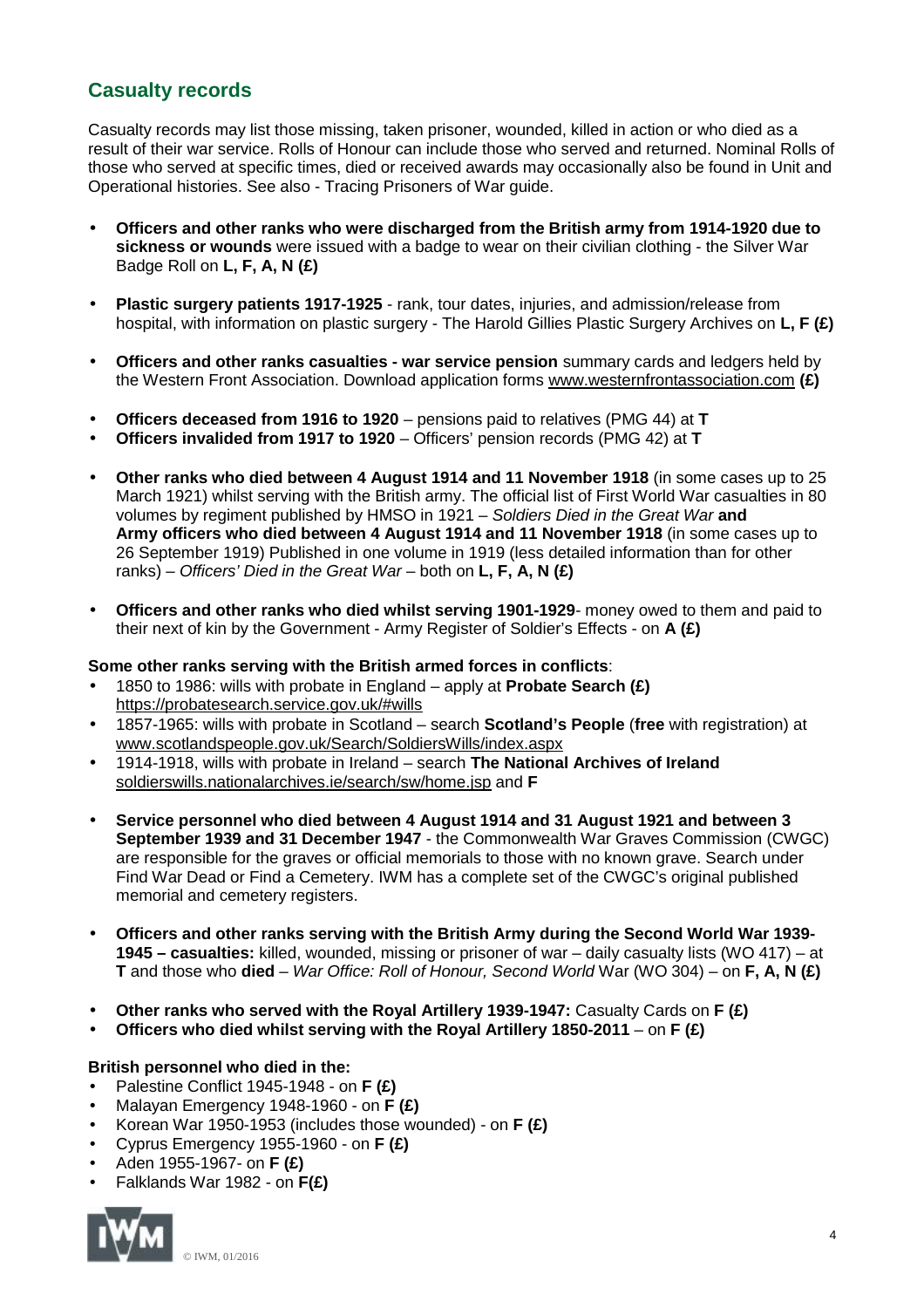**Military personnel who died in service after 1 January 1948** may have had either a private or a service funeral and headstone. Details of service personnel buried in 'non-World War' graves are available by writing to the Commemorations team at the Joint Casualty and Compassionate Centre.

Personnel who have died whilst on duty or as the result of terrorist activity since 1 January 1948 are commemorated on the Armed Forces Memorial at the National Memorial Arboretum. Search the roll of honour on [www.gov.uk/search-armed-forces-memorial-roll-of-honour](http://www.gov.uk/search-armed-forces-memorial-roll-of-honour)

**Individuals commemorated on war memorials in the UK** - search IWM's War Memorials Register at [www.iwm.org.uk/memorials/search](http://www.iwm.org.uk/memorials/search)

**Rolls of Honour** may list those who served, in addition to casualties. IWM holds a large collection of published rolls of honour for localities, schools, institutions and organisations - **Search our online catalogue** or see those available online:

- Abingdon, Berkshire 1914-1920 on **L, F (£)** and at **IWM**
- *Activities of the British Community in Argentina During the Great War 1914-1919* lists British volunteers from Argentina who served during the First World War on **F (£)** and at **IWM**
- Birmingham Employers Roll of Honour 1914-1918 on **L**, **F (£)** and at **IWM** J.
- *The Bond of Sacrifice* biographies and photographs of officers who died from the beginning of the war in 1914 until 1916 on **IWM** and **F (£)** and at **IWM**
- Bromsgrove School, Birmingham, England Deaths 1899-1945 on **F(£)**
- Clacton, Essex Roll Of Honour 1914-1918 The men of the town who died 1914-1918 on **F (£)**
- *Craven's Part In The Great War* -produced by a local newspaper to commemorate the men of Craven in Yorkshire who had died for their country on **F (£)** and at **IWM**
- *Croydon and the Second World War: Roll of Honour* on **A (£)** and at **IWM**
- *De Ruvigny's Roll of Honour, 1914-1919* biographies of over 26,000 casualties from the British Army, Navy, and Air Force, with 7,000 photographs on **F**, **A**, **N (£)** and at **IWM**
- Electrical Engineers Rolls of Honour First World War (1924) and Second World War (1949) biographies of members who died in World War I or World War II with some photos on **A (£)**
- Epsom College, Surrey England Deaths 1899-1945 on **F (£)**
- Gateshead, Durham, England War Honours Scrapbook, 1914-1920 newspaper clippings of photos and names of soldiers from the Gateshead area during the First World War on **A** (£)
- *Ireland's Memorial Records* information on 49,000 Irish men and women who died in the Great War compiled by The Committee of the Irish National War Memorial,1923 **A**, **N (£)** and at **IWM**
- Ireland, National Roll Of Honour 1914-1921 Various sources on Irish casualties on **L**, **F (£)** ä,
- *British Jewry Book Of Honour, 1914-1920* 50,000 Jewish men who served with British and Colonial forces during the First World War, with some photos on **F (£)** and at **IWM**
- Kempston, Bedfordshire Servicemen 1914-1920 on **L**, **F (£)**
- Leicestershire and Rutland, Soldiers Died 1914-1920 on **L**, **F (£)**
- Lloyd's of London employees who died 1914-1918 biographies and some photos on **F (£)**
- *London County Council - Record of service in the Great War 1914–18*  on **L**, **F**, **A (£)** and at **IWM**
- London Stock Exchange Memorial Roll 1914-1918 on **F (£)** and at **IWM**
- Manchester Employers' Roll Of Honour 1914-1916 more than 63,000 names from Manchester companies of men who served in some capacity during the First World War on **L**, **F(£)** and at **IWM**
- Midland Bank Roll of Honour bank employees who served in the First World War on **L (free)**
- *The National Roll of the Great War* compiled by subscription with information submitted by individuals or their families, limited coverage – on **L**, **F**, **A**, **N (£)**and at **IWM**
- *The Oldham Battalion of Comrades: Book of Honour* in 1920 on **L**, **F(£)** and at **IWM** J.
- Plymouth Roll Of Honour 1914-1919 on **L**, **F (£)**
- Plymouth Second World War Records 1939-1945 on **F (£)**
- Royal Artillery War Commemoration Book- 3,000 officers who died 1914-1918 on **F (£)** & at **IWM** J.
- Trade Union Members, Service & Casualties 1914-1918 Trade Union members from branches across Great Britain and Ireland, recorded in the union's newsletter on **F (£)**
- *University of London Officers Training Corps Roll of War Service 1914–1919* on **A (£)** and at **IWM**
- Universities of Aberdeen, London, Oxford, Manchester, Durham, Edinburgh and St Andrews and
- Eton Memorial Rolls 1914-1918 58,520 names on **F (£)** and at **IWM**
- Wyggeston Grammar School England Deaths 1939-1945 on **F (£)**

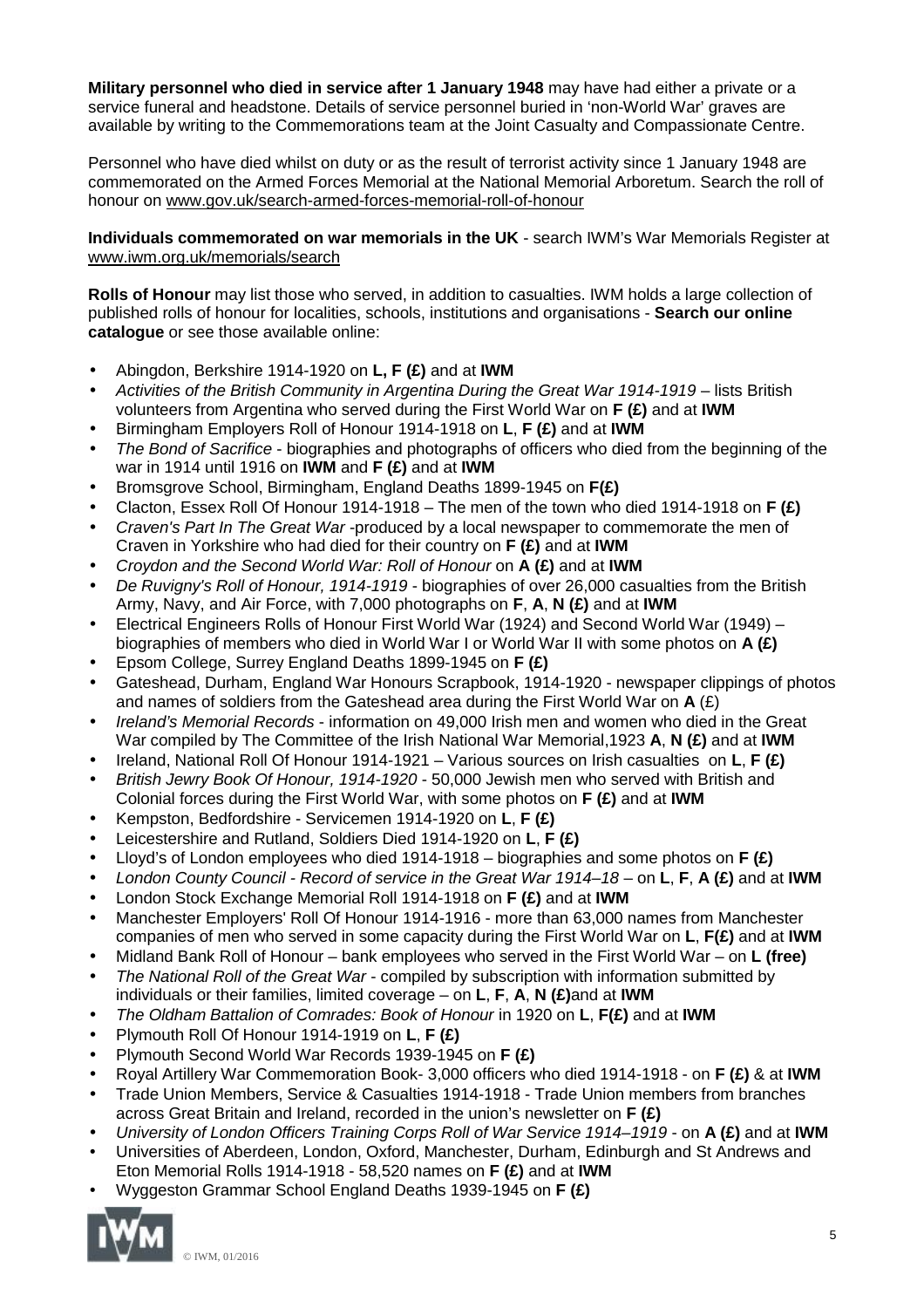# **Medals**

Eligibility for campaign and service medals is based on set criteria, usually being present in a particular theatre of war within given dates.

**First World War personnel** may have qualified for the 1914 Star or 1914/15 Star, British War Medal, Victory Medal and Territorial Force War Medal. The name, rank and number of the individual will appear on the medal. The Ministry of Defence is not able to issue or replace First World War medals under any circumstances.

- Officers and other ranks who served overseas 1914-1918: More than 4 million index cards, created in various formats by the Army records office in the 1920's to record medal entitlement, provide the most complete listing of those who served with the British army during the First World War. However, those who served on the Home Front or officers who did not apply for their medals are not included. In addition to name, rank, unit, medals and service number (other ranks), some cards show the first date of entry to a Theatre of War (if pre-1916) or casualty information – Medal Index Cards (WO 372) on **T** and **L (£)** and both the front and reverse of the cards on **A (free)**
- The cards are an index to almost 3,000 ledgers, organised by regiment with a separate series for each medal. Occasionally they contain further information such as the dates of service with a unit - The Medal Rolls on **A, N (£)**

**Personnel who served in the British Army prior to or after the First World War or immediately after the Second World War** may have been awarded other campaign medals - Campaign Medals Award Rolls 1793-1949 (WO 100). Digital microfilm copies of all the rolls can be downloaded from **T** for free and searched on **A (£)**

**Second World War personnel** may have qualified for the War Medal 1939 to 1945, 1939 to 1945 Star, Africa, Atlantic, Burma, France and Germany, Italy and Pacific Stars and/or the Defence Medal: 1939 to 1945. Second World War medals are not named.

The eligibility for each medal is described on [www.gov.uk](http://www.gov.uk) under *Medals: campaigns, descriptions and eligibility*. The locations and dates of service recorded on an individual's service record will indicate if they are entitled to a particular medal. The Ministry of Defence Medal Office can confirm if an individual is eligible to receive Second World War or post 1945 medals and issue those previously unclaimed to veterans or their next of kin.

**Warrant officers, non-commissioned officers and other ranks awarded Long Service and Good Conduct Medals up to 1975** (not related to active service) – Long Service and Good Conduct Registers (WO 102). Digital microfilm copies of these rolls up to 1953 can be downloaded from **T**

**Gallantry medals** are awarded for an especially heroic deed or action. Announcements are listed in the official journal *The London Gazette*. For some awards there may also be a separate citation, describing the action for which the award was made. There are no citations for awards of the Military Medal or Mentions in Despatches. Operational records or a published regimental history might provide some details, although the individual may not be named. Newspapers may also include an account of the action although for security reasons key details such as locations and unit names are usually removed.

- Recommendations for some honours and awards between 1935 and 1990 (WO 373) Digital J. microfilm copies of all these rolls can be downloaded from **T**
- Officers and other ranks who served with the Royal Artillery 1886-2013 Honours & Awards on **F (£)**
- Victoria Cross and Distinguished Conduct Medal citations on **L, F, A, N (£)**
- Michael Maton's series of 'Honour' books (Token Publishing) listing military recipients, including those of Mentions in Despatches in the First and Second World Wars and foreign awards from 1914-1968 at **IWM - Search our online catalogue**

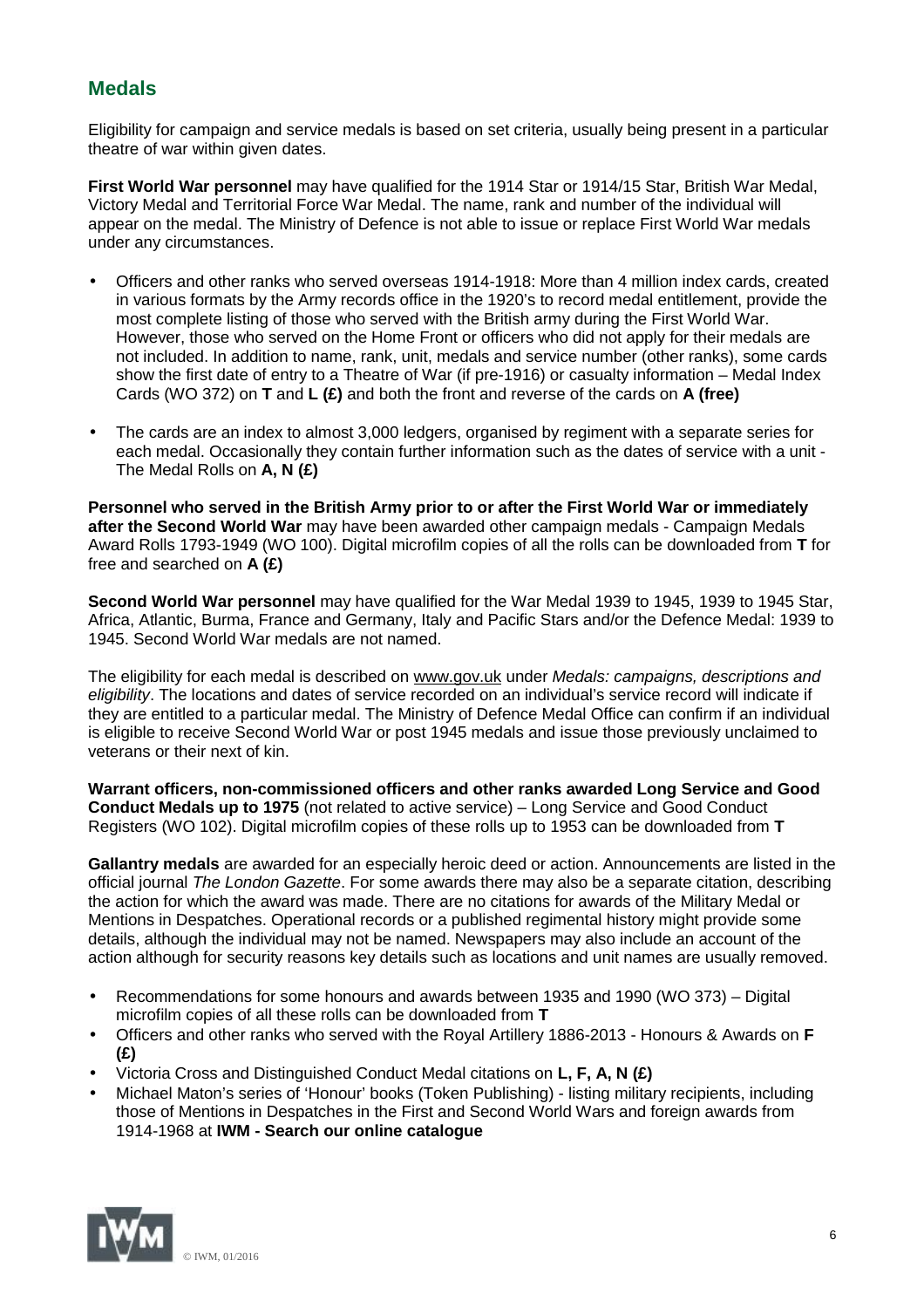# **Unit and operational histories**

**Official unit war diaries, reports and records** - daily accounts of units on active service

- British Army War Diaries 1914-1922 (WO 95) are held at The National Archives (on going digitisation programme) - on **T (£)**, and for France, Belgium and Germany 1914-1920 on **A, N (£)**  and for Gallipoli and Dardanelles 1914-1916 **A (£)** Accompanying trench maps (WO 153) – at **T**
- *Operation War Diary* is a project to 'tag' these diaries so that they can be searched by name
- British Army War Diaries 1939-1945 (WO 165-179, 215, 218) at **T**
- British Army Quarterly Historical reports 1946-1950 and Unit Historical Records from 1951-1967 (WO 261-271, 281 and 288) – at **T**

#### **Unit histories**

Search for books including Regimental histories on The Army Museums Ogilby Trust website or in *A Bibliography of Regimental Histories of the British Army* compiled by Arthur S White (Uckfield, East Sussex; Naval and Military Press, 2001).

IWM has an extensive collection of regimental, divisional and official histories. Nominal Rolls naming those who served at specific times, died or received awards may occasionally be included. **Search our online catalogue** or see some examples available online:

- Birmingham Pals 1914-1918: 14th, 15th and 16th Battalions (Birmingham City Battalions) Royal Warwickshire Regiment on **L, F (£)** and at **IWM**
- Bradford Pals 1914-1918: 16th and 18th Battalions West Yorkshire Regiment on **F (£)** and at **IWM** l,
- Edinburgh Pals 1914-1918: 15th and 16th Battalions Royal Scots on **L, F (£)**
- Glasgow Pals 1914-1918: 15th, 16th and 17th Battalions Highland Light Infantry on **L, F (£)**
- Honourable Artillery Company collection a selection of rare photographs of the HAC from the First World War, full admission and regimental records 1848 to 1922 – on **L, F (£)**
- Liverpool Pals 1914-1918: 17th 20th Battalions King's (Liverpool Regiment) on **F (£)** and at **IWM**
- London Volunteer Soldiers 1859-1955 men who served with 11th and 20th Middlesex Rifle Volunteer Corps; 3rd Volunteer Battalion Royal Fusiliers, 3rd (City of London) Battalion, The London Regiment (Royal Fusiliers); 10th (3rd City of London) Battalion, The Royal Fusiliers (69th Searchlight Regiment); 625th London Anti-Aircraft Regiment on **L, F (£)**
- Manchester Pals 1914-16: 16th (Service)-23rd (Service) Battalions, the Manchester Regiment on **L, F (£)** and at **IWM**
- Northumberland Fusiliers 1881-1920: a compilation of 70 sources for the 'Fighting Fifth'– on **F (£)**
- Oldham Pals 1914-1918: 24th Battalion Manchester Regiment on **L, F (£)** and at **IWM**
- 80th Field Regiment Royal Artillery, Second World War on **F (£)**
- Salford Pals 1914-18: 15th, 16th, 19th & 20th Battalions Lancashire Fusiliers on **L, F (£)** & at **IWM**
- Southdown Pals:11th, 12th and 13th Battalions Royal Sussex Regiment 1914-1918 on **L, F (£)**
- 1st Sportsman's Battalion: 23rd (Service) Battalion, Royal Fusiliers 1914-1918 on **L, F (£)** & at **IWM**
- Stockbrokers' Battalion 1914-1918: 10th Battalion Royal Fusiliers on **L, F (£)**
- Surrey Recruitment Registers 1908-1933 cover a variety of Surrey regiments on **L, F (£)**
- Surrey Regimental Rolls, 1914-1947 cover a variety of Surrey regiments **on A (£)**
- Swansea Pals: 4th (Service) Battalion Welsh Regiment initial recruits on **F (£)** and at **IWM**
- Welsh Guards 1915-1918 on **L, F (£)** and at **IWM**

## **Other sources**

#### **Specific campaigns**:

- Battlefield guide books covering different battles and fronts are available
- Western Front Association furthers interest in the Great War 1914-1918
- Gallipoli Association raises public awareness of the Gallipoli Campaign 1915
- Salonika Campaign Society promotes interest in the Salonika campaign**,** fought in northern Greece, Serbia and Albania during 1915-1918
- Great War in Africa Association raises awareness of all the military campaigns in Africa 1914-1918